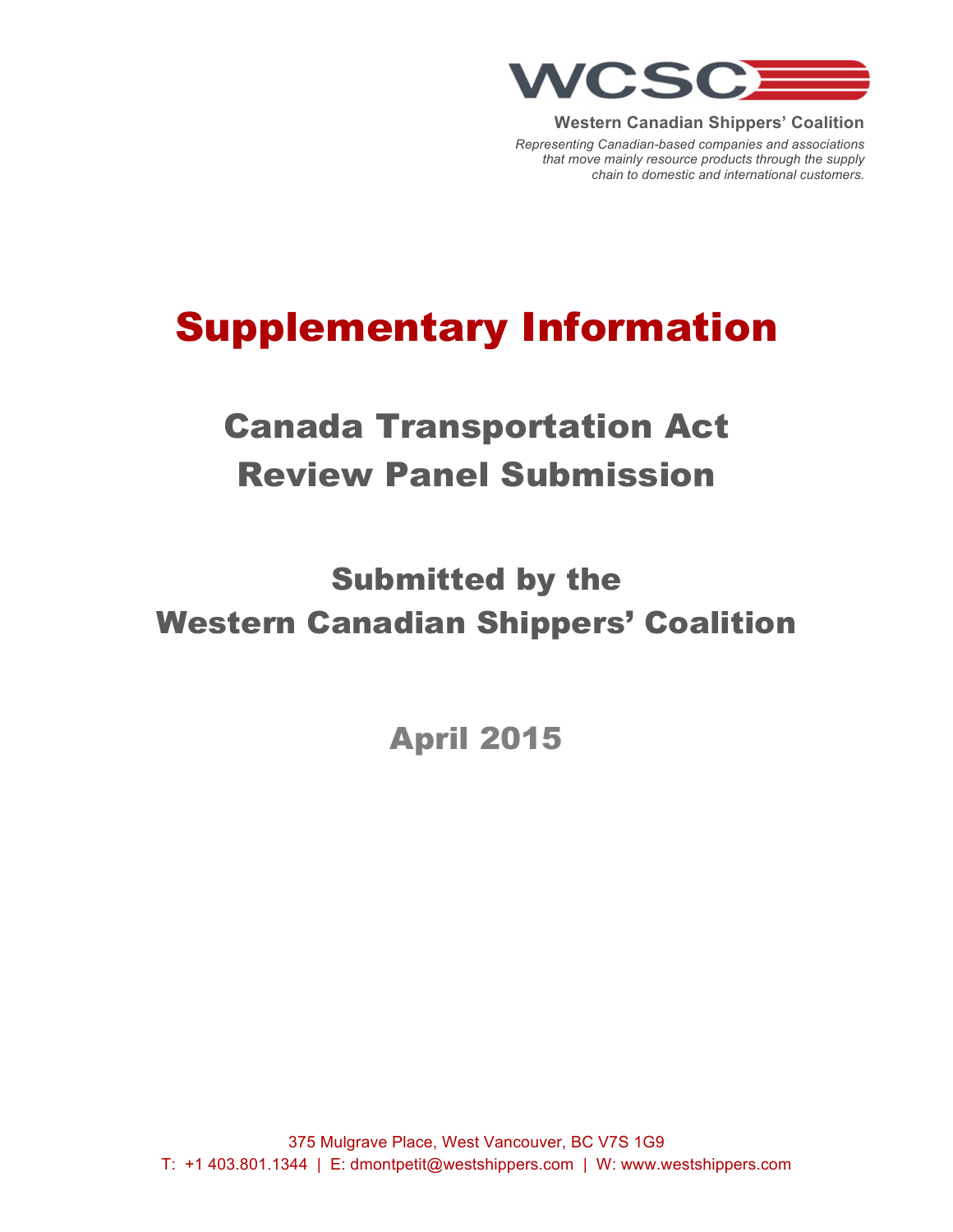# Table of Contents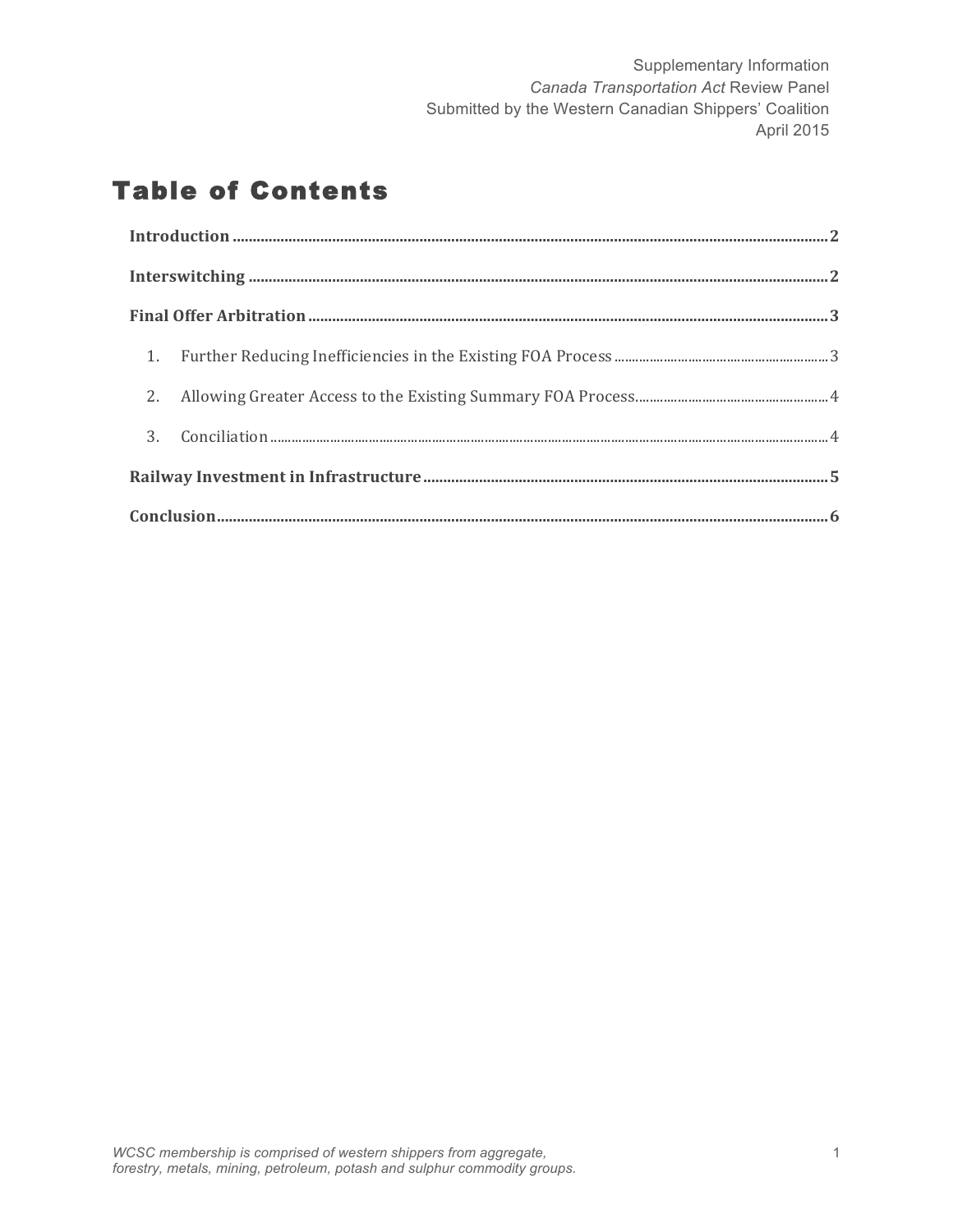### **Introduction**

On March 11, 2015 members of the executive team of the Western Canadian Shippers' Coalition ("WCSC") met with the Honourable David Emerson, Chair of the *Canada Transportation Act* ("CTA") Review Panel (the "Panel"), together with Panel Advisors Murad Al-Katib and Marcella Szel and secretariat support staff Randall Meades, Mimi Sukhdeo and Lidija Lebar, at Transport Canada's offices in Vancouver, BC.

The purpose of the meeting was to discuss WCSC's CTA Review submission, a copy of which is attached for ease of reference. As the voice for western-Canadian shippers – for whom safe, effective, competitive and economic transportation is vital to their success – we were pleased to have had the opportunity to highlight the recommendations contained in our submission, as well as to provide examples of the issues faced by our members and respond to the Panel's questions.

The discussion focused mainly on three key areas – interswitching, shipper captivity and capacity issues. The Panel requested supplementary information from WCSC as follows:

- 1. appropriate interswitching distances to be considered in Manitoba, Saskatchewan, Alberta and British Columbia;
- 2. views on possible processes for small shippers for whom the Final Offer Arbitration ("FOA") process is expensive and not a viable option; and
- 3. thoughts about possible ways to encourage the railways to invest in more infrastructure and network capacity, with a focus on geographic areas that are currently and potentially under strain in the future.

The Panel was clear about its mandate – to consider how the national transportation system can best be leveraged to support Canada's continued economic growth in the decades ahead, not the needs of the shippers and/or the railways. WCSC believes that the recommendations contained in its original submission support the Panel's mandate to create a competitive and growth-oriented national transportation system and is pleased to provide the supplementary information requested to expand upon those recommendations.

#### **Interswitching**

Following its meeting with the Panel, WCSC approached its members for additional input with respect to the appropriate interswitching distance for each of the four western provinces. WCSC maintains its original recommendation that 160 km is an appropriate statutory interswitching limit for each of the four western Provinces, as it believes that the 160 km limit is large enough to meaningfully increase railway competition in the long term without being so large as to potentially upset the balance of interests between shippers and railways.

WCSC believes that the 160 km statutory interswitching limit for the four western provinces provides competition for significantly more traffic than the 30 km limit. The 160 km limit has been in place now for more than eight months and, despite the railways' initial objections, there has been no "free-forall" and capital markets continue to view the railways as good businesses. If an issue does arise at some point in the future and evidence suggests that there is a requirement to revisit the 160 km limit, the problem can be addressed in a future review.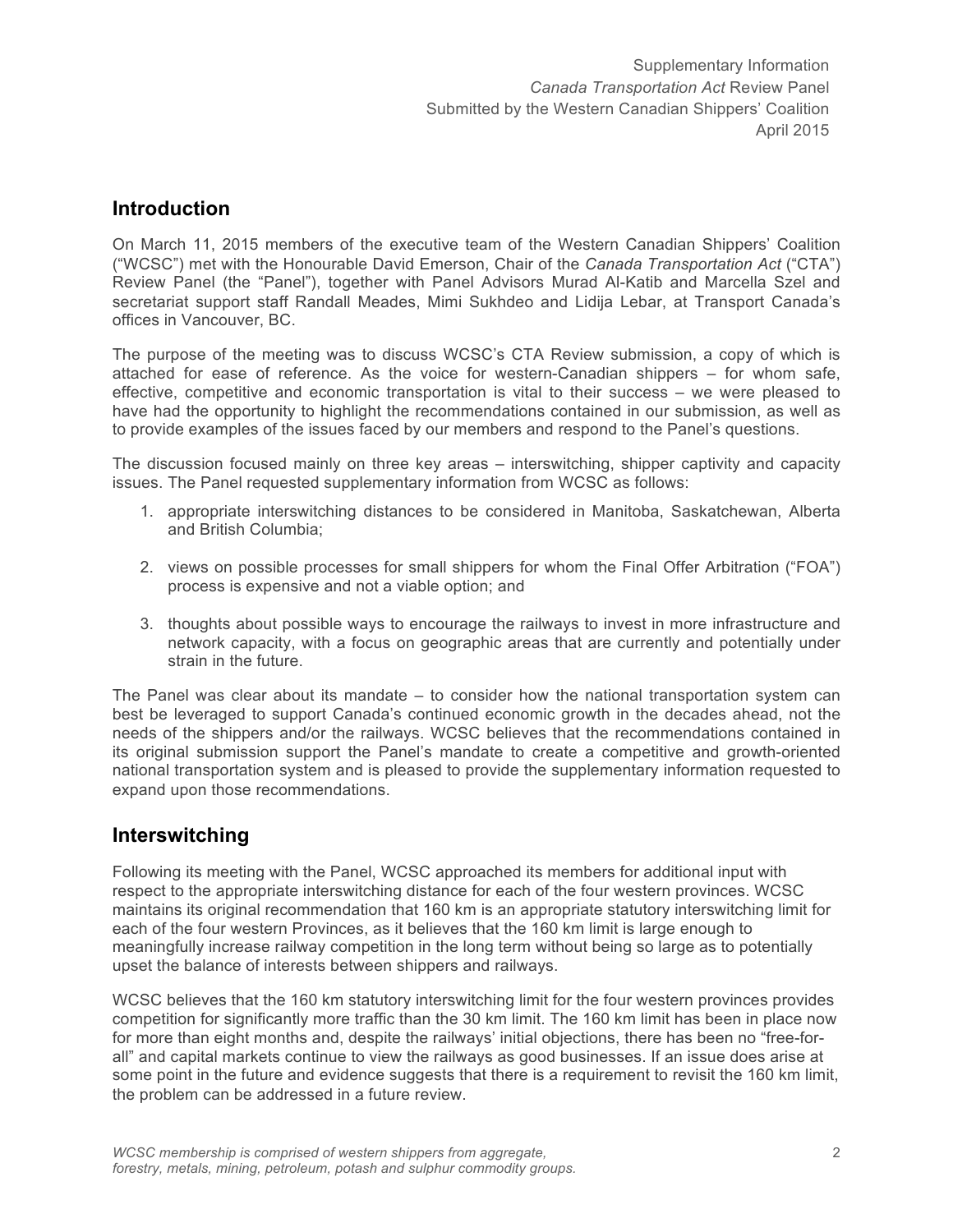However, the appropriateness of a 160 km statutory interswitching limit for each of the four western Provinces is subject to two important conditions, both recommended in WCSC's original submission:

- 1. the existing sunset clause must be removed, such that the 160 km interswitching limit becomes permanent for Manitoba, Saskatchewan, Alberta and British Columbia. Adding permanency to the interswitching limit creates a level of certainty that encourages capital investment by both shippers and railways to take advantage of the 160 km limit; and
- 2. the mandatory consideration of alternative means of transport in the FOA process must be eliminated. If it is not, the 160 km interswitching limit will further impair the ability of shippers to access the FOA remedy.

If either or both of those conditions are not met, WSCS believes that the 160 km interswitching limit will not be fully effective and may further weaken the FOA process.

### **Final Offer Arbitration**

The FOA process is expensive and is currently not a viable option for small shippers. WCSC believes that its original recommendations for changing the FOA process will assist in making the FOA remedy a more viable option for those shippers. However, other options may include:

- 1. further reducing the inefficiencies in the existing FOA process;
- 2. allowing greater access to the existing summary FOA process in section 164.1 of the CTA; and/or
- 3. introducing a conciliation process into the CTA.

Each of these options is discussed below.

#### *1. Further Reducing Inefficiencies in the Existing FOA Process*

WCSC's original submission suggested reducing inefficiencies in the existing FOA process by:

- removing the mandatory consideration of alternative means of transport;
- providing the arbitrator with information regarding the cost to the railway of providing the service; and
- giving shippers the option to have the arbitrator's decision apply for up to three years.

WCSC continues to support those recommendations and its belief that they will make the FOA process less expensive and a more viable option for all shippers, including small shippers.

In addition, WCSC recommends limiting interrogatories in the FOA process. In the experience of some of our members, interrogatories were primarily used by both the railway and the shipper as an expensive nuisance strategy in which each side was asked to answer several hundred questions within a very short period of time. The result was that the effort, time and resources spent on preparing and responding to those questions were entirely out of proportion to any benefit that may have been derived from the interrogatory process. If the volume of questions was more limited, WCSC believes that only the most useful questions would be asked and the parties would be in a position to provide (and could be required to provide) more useful responses.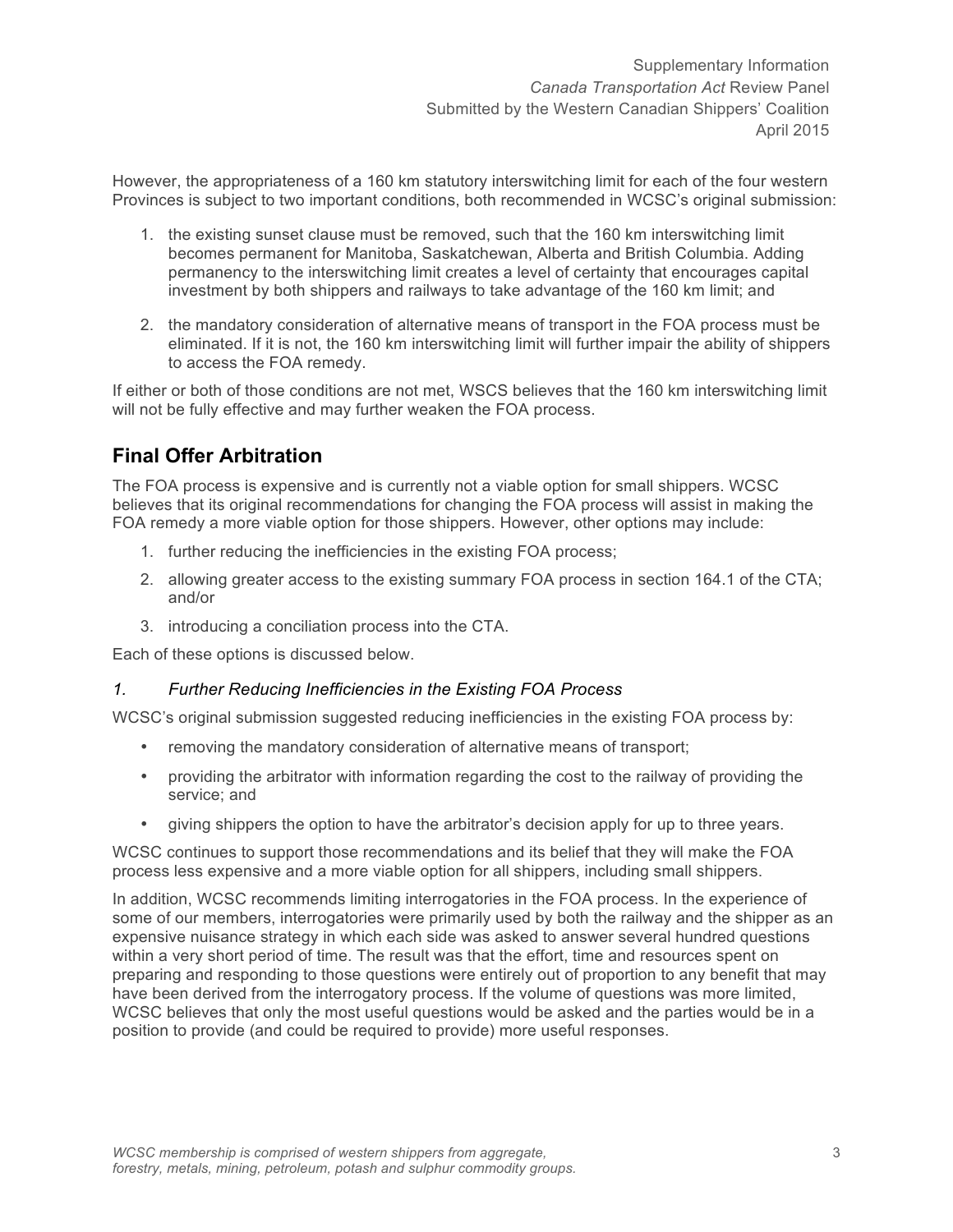Accordingly, WCSC recommends strictly limiting the interrogatories to, at most, two pages' worth of questions and including clear constraints against attempts to circumvent the intent of the page limit.<sup>1</sup>

WCSC believes that limiting interrogatories in this manner will focus the parties and eliminate the abuses that can occur in the current interrogatory process, saving the parties both time and money and making the FOA process as a whole more viable.

#### *2. Allowing Greater Access to the Existing Summary FOA Process*

Section 164.1 of the CTA currently provides for a summary FOA process. The summary process eliminates the discovery portions of the full FOA process (i.e., exchange of information and interrogatories) and limits an oral hearing to circumstances in which the arbitrator "considers it necessary". In the usual case, section 164.1 contemplates that the parties would submit their final offers, submit a written response to the other party's final offer within seven days after the matter is referred to an arbitrator, and the arbitrator would make his or her decision based solely on that material. The existing summary FOA process eliminates many of the more expensive and time consuming portions of the full FOA process, such that it might be a more viable option for smaller shippers.

However, the existing summary FOA process is only available in situations in which the shipper's final offer involves freight charges in an amount of not more than \$750,000. WCSC believes that limiting the summary FOA process in this manner makes the process inaccessible to the majority of shippers, including small shippers, such that the process has been used sparingly. WCSC recommends eliminating the \$750,000 limitation and making both the full FOA process and the summary FOA process open to all shippers, at the shipper's discretion. Doing so would give all shippers, including small shippers, access to a more cost-efficient, less time consuming and potentially less antagonistic option that they may find more viable in their particular circumstances.

WCSC also believes that the summary FOA process would be a more realistic option for shippers to pursue if it included an opportunity to make a brief appearance before the arbitrator to explain the written evidence and conduct a limited cross examination of the railway's representative with respect to the railway's evidence. Instead of giving the arbitrator discretion to hold an oral hearing in the expedited FOA process, as paragraph 164.1(c) of the CTA currently does, WCSC recommends that a limited oral hearing be mandatory in order to provide the arbitrator with a more complete basis upon which to render a decision.

#### *3. Conciliation*

WCSC recommends including a conciliation process in the CTA, drawing on some of the elements of conciliation in labour disputes. Under the *Canada Labour Code*, R.S.C., 1985, c. L-2, where parties have negotiated but have been unable to reach a collective agreement, either party can initiate a conciliation process in which a conciliation officer, commissioner or board may be appointed by the Minister of Labour to assist the parties in reaching an agreement. If a commissioner or board is appointed, the commissioner or board must provide a report to the Minister

- the print must be in 12-point Times New Roman, Arial or Tahoma font; and
- each page of the document must:
	- be 21.5 cm by 28 cm (8.5 inches by 11 inches);
	- have top and bottom margins of not less than 2.5 cm and left and right margins of not less than 3.5 cm;
	- be printed on one side of the paper only; and
	- have no more than 30 lines, exclusive of headings.

 $1$  For example, the pages could be required to follow the standards set out in section 65 of the Federal Courts Rules, SOR/98-106, for printed documents prepared for use in court proceedings, particularly: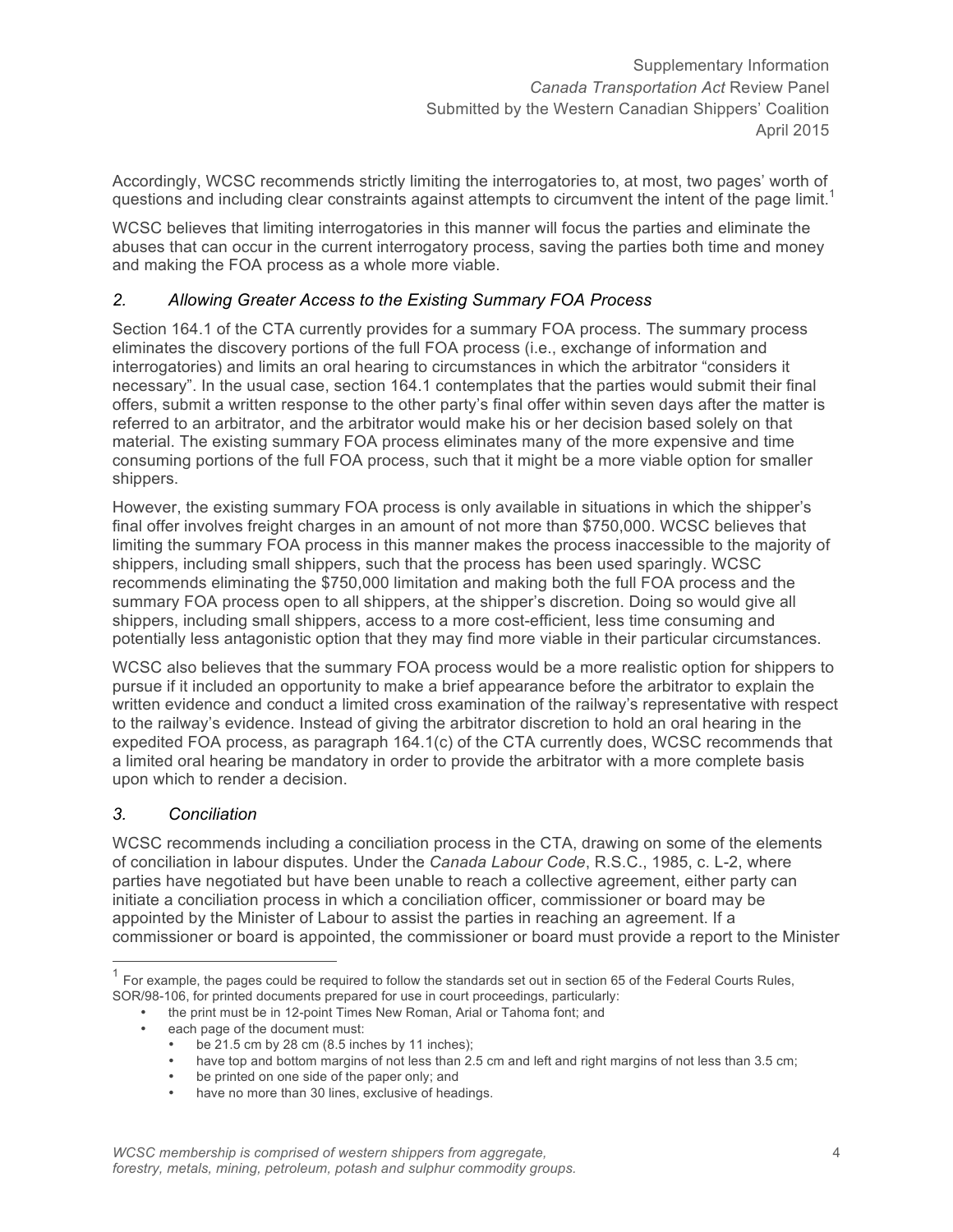within a specified period of time detailing the commissioner or board's findings and recommendations with respect to the dispute.

WCSC recommends including a similar process, with modifications, in the CTA. In particular:

- Where there is an ongoing freight rate negotiation and the parties have negotiated but have been unable to come to an agreement, the shipper could apply to the Canadian Transportation Agency (the "Agency") to have a conciliator appointed.
- The conciliator would be an independent third party, similar to an FOA arbitrator.
- The parties would appear before the conciliator in a hearing of no more than two days to provide background evidence to the conciliator on the matters at issue. During the hearing, the conciliator would have the opportunity to actively ask questions of both parties to fully understand the issues in dispute and the parties' positions.
- Following the hearing, the conciliator would be required to meet with the parties and assist them in their attempt to reach an agreement.
- If, after 14 days, the parties are unable to reach an agreement with the assistance of the conciliator, the conciliator would have a further seven days to prepare a confidential report to the parties setting out his or her findings of fact with respect to the issues in dispute and his or her recommendations with respect to the final settlement of the dispute.
- After receiving the report, the parties could use the conciliator's recommendations to reach a commercial agreement between themselves.
- If the shipper wants to implement the conciliator's recommendations and the railway refuses to do so, the shipper would have the option of bringing the conciliator's report, including the conciliator's findings of fact and recommendations, before an arbitrator as the shipper's offer in the FOA process.
- If neither party wishes to implement the recommendations, the FOA processes would still remain open to resolve the dispute on the basis of the parties' separate offers. However, all aspects of the report of the conciliator would be inadmissible in that proceeding and would remain confidential between the parties.

WCSC believes that such a process could assist the parties to reach a negotiated agreement without the need for an arbitrator and, if an arbitrator is required, could limit the cost and formality of the fact-finding portion of the FOA process by having those facts largely determined and disclosed to the parties by the conciliator in advance of the FOA. WCSC believes that the result will be a more efficient, less costly and more viable dispute resolution process that small shippers will be able to take advantage of.

## **Railway Investment in Infrastructure**

The Panel has asked WCSC to provide thoughts about possible ways to encourage the railway companies to invest in more infrastructure and network capacity, with a focus on geographic areas that are currently and potentially under strain in the future.

Pursuant to section 113 of the CTA, federal railway companies have an obligation to furnish adequate and suitable accommodation for the carriage, unloading and delivering of traffic. The railway companies must invest in the necessary infrastructure and network capacity to meet their statutory obligations. WCSC believes that the railway companies do not lack the financial capacity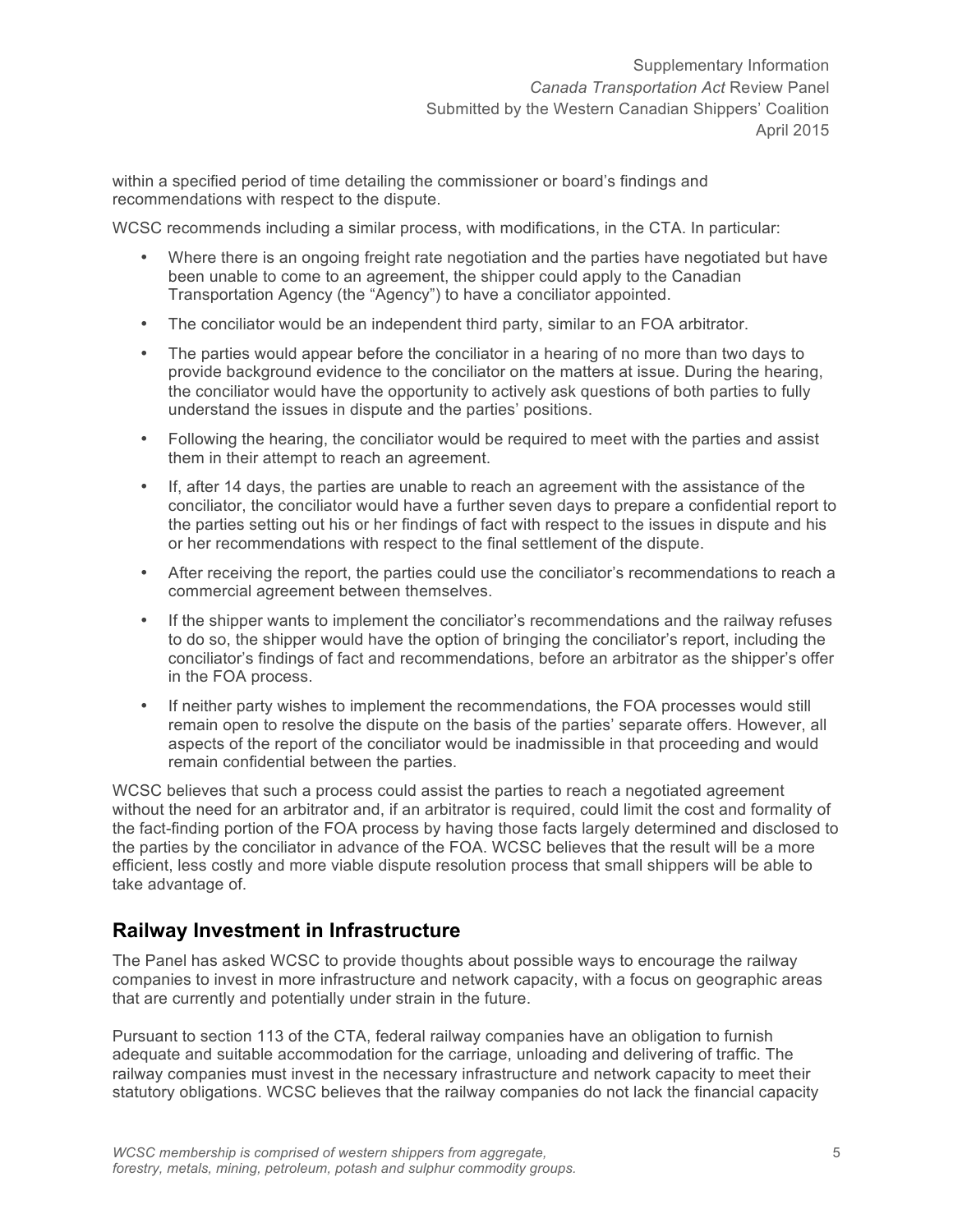and pricing power required to make such investments and that they should not need any further encouragement than their statutory obligations already provide.

In any event, before any encouragement or actual investment is considered, WCSC believes that the specific geographic areas of the national transportation system that are currently and potentially under strain need to be identified.

WCSC recommends that an independent expert, whether the Agency or a third party hired by the Agency, be commissioned to identify the current and potential pinch points for railway infrastructure and network capacity, as well as underutilized corridors that can be maximized in the future. Once the pinch points and underutilized corridors are identified, the question of investment to resolve those specific issues can be addressed, as can decisions about which forms of encouragement, if any, are required to assist the making of those particular investments.

WCSC reiterates its original recommendation that aggregated rail service metrics should be made available not only for the transportation of grain but for all traffic, to facilitate the efficient operation of the supply chain as a whole. Such ongoing monitoring would ensure that the transportation system continues to function properly going forward and necessary investments would continue to be identified.

WCSC also recommends giving the Agency the ability to investigate and address systemic shortfalls in rail service or capacity. Such shortfalls could be identified through the aggregated rail service metrics or through trends observed by the Agency in level of service complaints. Following its investigation, the Agency should have similar powers to those set out in section 116 of the CTA to address the shortfalls, if necessary, and correct them on a system-wide level. Decisions about potential encouragement, if any, for those capital investments identified pursuant to the ongoing monitoring and Agency investigation processes can be addressed as they arise and be tailored to the specific circumstances of the investment.

The capital investments required for the Canadian transportation sector are likely to be large and should not be undertaken without proper identification of where the investments are most needed. WCSC believes that only after the particular investments have been identified should measures to encourage those particular investments, if any, be considered, taking into account the specific circumstances of the investment.

## **Conclusion**

WCSC reiterates each of the recommendations in its original submission, as it believes that they can each help leverage the national transportation system to support Canada's continued economic growth in the decades ahead, in accordance with the Panel's mandate. In addition, in response to the Panel's specific requests for supplemental information, WCSC recommends that:

- 1. the 160 km statutory interswitching limit is appropriate for each of the four western provinces, provided that the existing sunset clause is removed and mandatory consideration of alternative means of transport in the FOA process is eliminated;
- 2. processes such as:
	- a. a more efficient full FOA process;